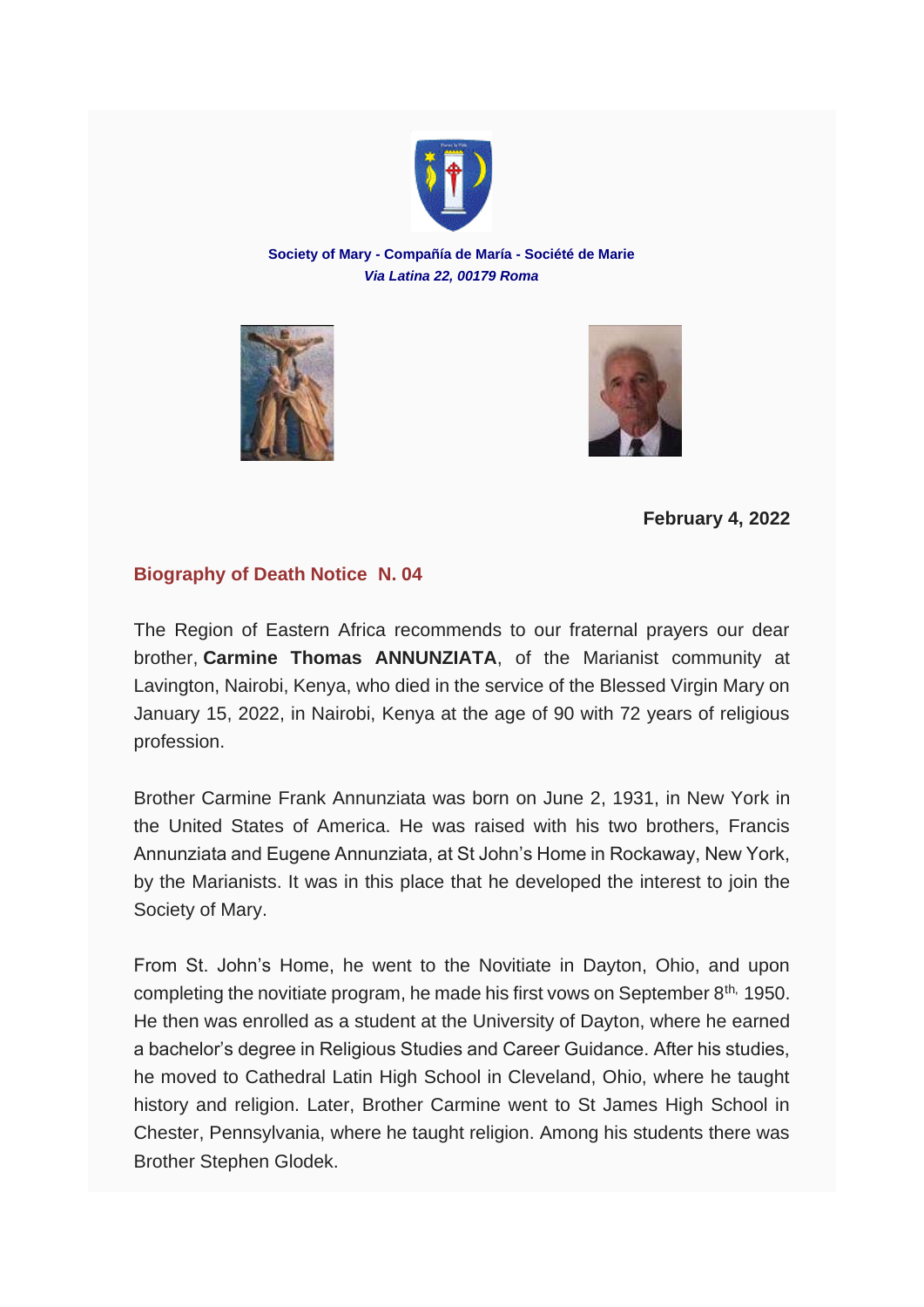In 1965, the Marianists were invited to Zambia to teach Catholic schools. On July 27th, Brother Carmine arrived in Lusaka at the Matero area, where he began with the supervision of the construction of the School. He was later (in January 1967) joined by Brothers Jim Fitzgibbons, Brian Lane, Frank Mullan, Raymond Goring, and Fr. James Imhof. The School was officially opened on March 27th, 1968, by the President of Zambia, Mr. Kenneth Kaunda. Years later, Fr. Tony Jansen arrived and began teaching religious education. His younger Brother Frank Annunziata came onto the scene to teach physics. In that same year Bro. Skip Matthews joined the community but was involved with hospital work.

After many years of service at Matero Boys in Zambia, Brother Carmine moved to Nairobi at the Scholasticate community in 2014. He ministered at Our Lady of Nazareth Primary School, where he introduced a reading program. Brother Carmine helped young brothers in the scholastic community by reading and correcting their essays. In 2016, Brother Carmine began working at Kangemi Resource Centre, where he began an Art gallery.

Brother Carmine was a man of his words; he often said, *"if you want a great cup of coffee, put it yourself."* He empowered and motivated many students to take responsibility for their education and uniquely touched many lives; he was caring, kind, funny, witty, and humble, a genuinely inspirational Leader.

Brother Carmine always wanted his students to excel and reach their full potential. When the students locked eyes with him, he empathized and understood their need and, of course, one of his favorite sayings was *'When it rains in Maboys, it rains all over Zambia!'* He was a leader, a doer, a person of enormous energy and integrity, a philosopher, a builder, etc., but his warmth, humanity, generosity, humor, and personality put people at ease immediately.

"Bro. Carmine was an icon of Marianist dedication and energy. We were together for my first years of community life, and I benefited from his joyful spirit. He even brought his joy and energetic spirit to the ping pong table, where he was a formidable foe. I treasure our last conversation just days before Carmine died." says Brother John Lemker.

In 2019 Brother Carmine was diagnosed with a brain tumor and has received